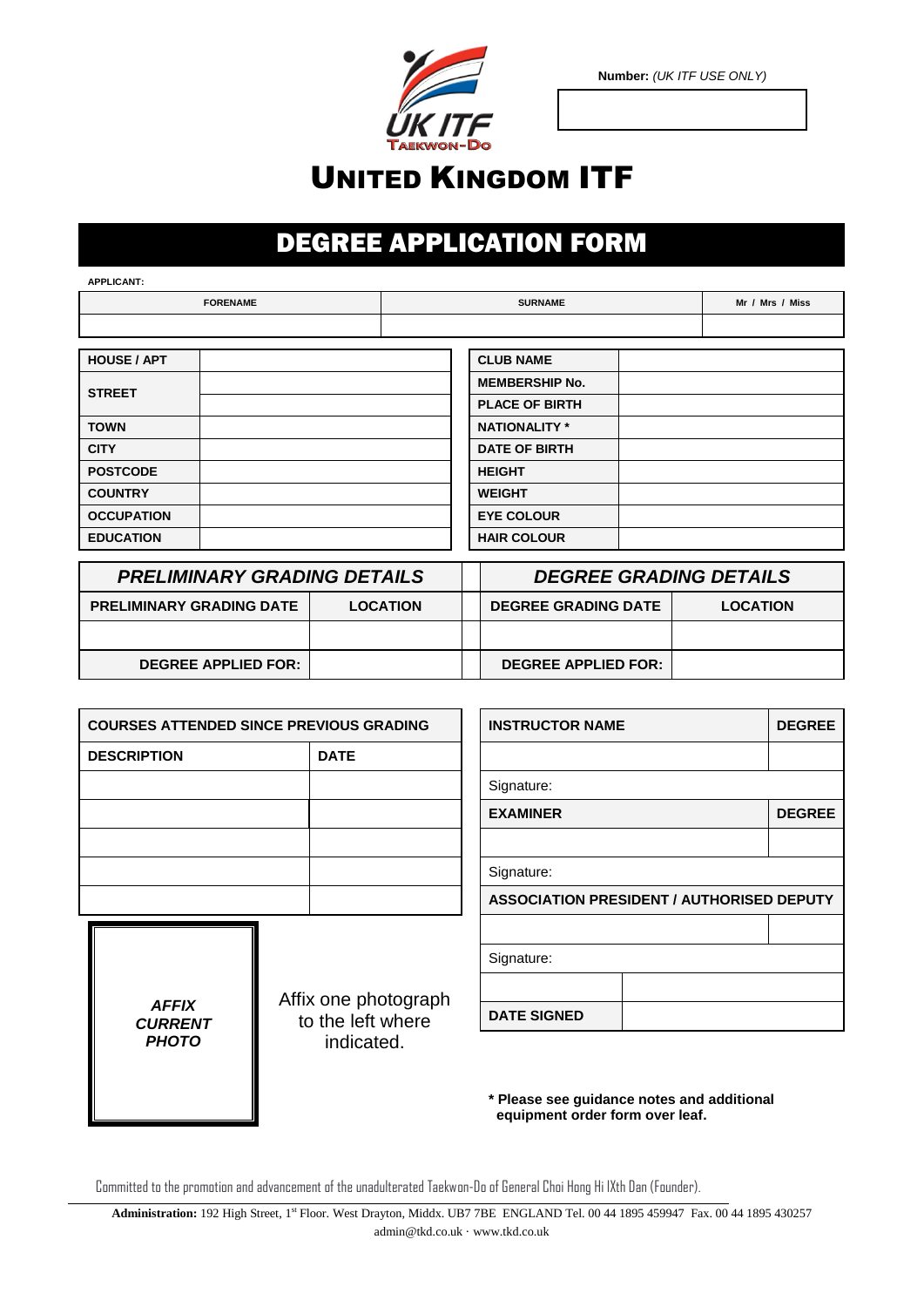

## **GUIDANCE FOR APPLICANTS**

- Please ensure that all items are appropriately & accurately completed.
- It is requested that all details are typewritten. (PC templates are available on request fro[m www.tkd.co.uk](http://www.tkd.co.uk/) if required). If this form is hand written, the UK ITF will not be responsible for any certificate printing errors and replacement/amended certificates will be charged at £20.00.
- Only one nationality should be entered, that being the nationality stated in the applicant's passport. In the case of the applicant having 'dual' nationality, only the nationality that most accurately reflects the applicant's citizenship should be entered.
- Only one forename & surname should be entered as there is not usually enough room for more on the certificate. If more than one is entered, without any explanation provided, the certificate may not be printed with the entire name. The UK ITF will not be responsible if this occurs and replacement/amended certificates will be charged at £20.00.
- 'UK ITF Membership Number' refers to the student's current licence. Please ensure this licence is valid. Details can be obtained from HQ if required.
- Every member must have a current licence. Those without a valid licence are not permitted to grade.
- Personal history & thesis are requirements for grading to IVth Degree. These should be submitted to the UK ITF at least 3 months in advance of the grading date for approval. The thesis should be about Taekwon-do. It could be what you think about Taekwon-do at the present, or how you see it developing in the future. Alternatively it could be about any part of Taekwon-do such as warming up exercises or patterns. It could also be about the anatomy in connection with Taekwon-do.
- Failure to comply with any requirement will result in permission either being withheld or withdrawn for you test.

**APPLICATION CHECK LIST**

|     | APPLICATION CHECK LIST                                         |          |
|-----|----------------------------------------------------------------|----------|
|     |                                                                | Enclosed |
| 1.  | Correctly completed application Form (Overleaf)                |          |
| 2.  | Passport Photograph                                            |          |
| 3.  | Copy of your training Log                                      |          |
| 4.  | Current Membership (As of Grading Date)                        |          |
| 5.  | Any other Relevant Paperwork (See Instructor for details)      |          |
| 6.  | Relevant Fee (£165.00)                                         |          |
| 7.  | Copies of all Previous Kup Certification (I Degree candidates) |          |
| 8.  | Copy of Previous ITF Certification (II Degree and above)       |          |
| 9.  | Copy of Authorised Course Certification (If Requested)         |          |
| 10. | Completed Theory Examination Paper / Thesis                    |          |
|     |                                                                |          |

*Once the above list is complete you may hand in all items to your instructor. Any items missing or incorrect will result in the application being declined. It is your responsibility not the instructors to ensure that this is not the case. Queries should be directed towards your instructor, alternatively you can contact Head Office on 01895 459947.*

| On successful promotion you will receive the following:                                  |        |        |                            |
|------------------------------------------------------------------------------------------|--------|--------|----------------------------|
| <b>I DEGREE</b>                                                                          |        |        | <b>II DEGREE AND ABOVE</b> |
| 1. ITF Certification                                                                     |        |        | 1. ITF Certification       |
| 2. ITF Status Card                                                                       |        |        | 2. ITF Status Card         |
| 3. ITF Pin Badge                                                                         |        |        | 3. Personalised Black Belt |
| 4. ITF Tie                                                                               |        |        |                            |
| 5. Personalised Black Belt                                                               |        |        |                            |
| We can offer the following at a reduced price if purchased with your degree application: |        |        |                            |
|                                                                                          | Cost:  | RRP:   | <b>Please Quote:</b>       |
| UK ITF Black Belt Dobok (Child: I. II. III)                                              | £40.00 | £49.00 | Size:                      |
| UK ITF Black Belt Dobok (Adult: I. II. III)                                              | £45.00 | £54.00 | Size:                      |
| UK ITF Black Belt Dobok (Adult: IV. VI. VII)                                             | £48.00 | £57.00 | Size:                      |
| Additional 2 ITF Ties (Pastel Blue, Pastel Pink)                                         | £20.00 | £30.00 | Name:                      |

Committed to the promotion and advancement of the unadulterated Taekwon-Do of General Choi Hong Hi IXth Dan (Founder).